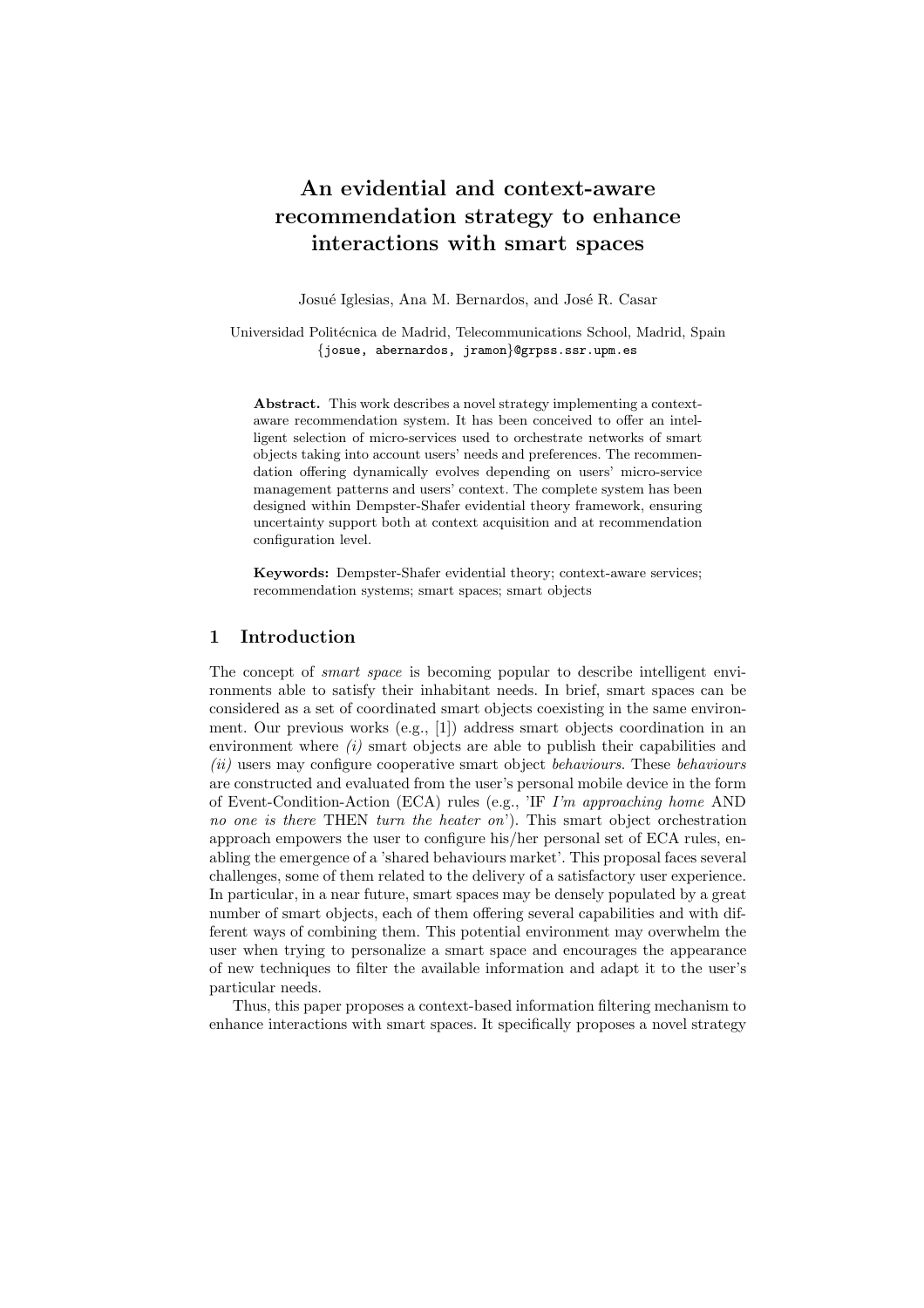for recommending already developed behaviours (i.e., ECA rules) used to orchestrate networks of smart objects. Dempster-Shafer evidential theory (DSET from now on) capabilities for handling uncertainty and ignorance are exploited in order  $(i)$  to model user context acquisition process,  $(ii)$  to map user context and *behaviours* to recommend and *(iii)* to quantify *behaviours* usage patterns. A contextual update strategy is also proposed in order to dynamically adapt the recommendation offering according how the users consume those behaviours.

Section 2 reviews the relation between DSET and context-aware recommendation systems. An overview of DSET and how it can be exploited for recommendation purposes is the focus of Section 3. The recommendation mechanism is deeply described in Section 4 . Section 5 focuses on the contextual update of the recommendation. Finally, Section 6 analyses some preliminary validation tests and Section 7 offers some conclusions and anticipates future works.

## 2 Related research

Regarding the techniques for supporting recommendation, and beyond the classical differences between content-based and collaborative recommenders, the relatively new field of context-aware recommender systems is deeply covered in [3], where several techniques are mentioned for implementing model-based recommendations, i.e., predictive models for calculating the probability with which the user chooses a certain type of item in a given context (e.g., support vector machines or Bayesian classifiers). As a generalization of the Bayesian probability theory, DSET extends uncertainty support, e.g., by explicitly representing ignorance in the absence of information, by offering a simple mechanism for evidence propagation or by a limited reliance on training data [4][5]. However, it is difficult to find in the literature references to systems implementing DSET mechanisms for supporting recommendations. It is necessary to search within the decision making area in order to find researches implementing DSET-based intelligent selections mechanisms. Most of them are based on payoff matrices, built by experts, linking several states of nature to different alternatives and where the knowledge of the state of nature is captured in terms of a belief mass function (a DSET concept explained in Section 3.1) [6]. Based on this idea, our work also proposes to model the quantification of the relation between that state of nature (context in our case) and the alternatives (e.g., items to recommend) adopting the concept of evidential mappings: an extension of the DSET where belief mass functions are used to represent uncertain relationships [7]. Evidential mappings have been used for location and activity estimation (e.g., [4][5]) but, as far as we are concerned, no research has been conducted in order to exploit this technique for recommendation purposes.

## 3 Motivation: enhancing smart space personalization

Fig. 1 outlines a generic smart space to be personalized by means of the definition of ECA rules working on the capabilities offered by the sensors integrated into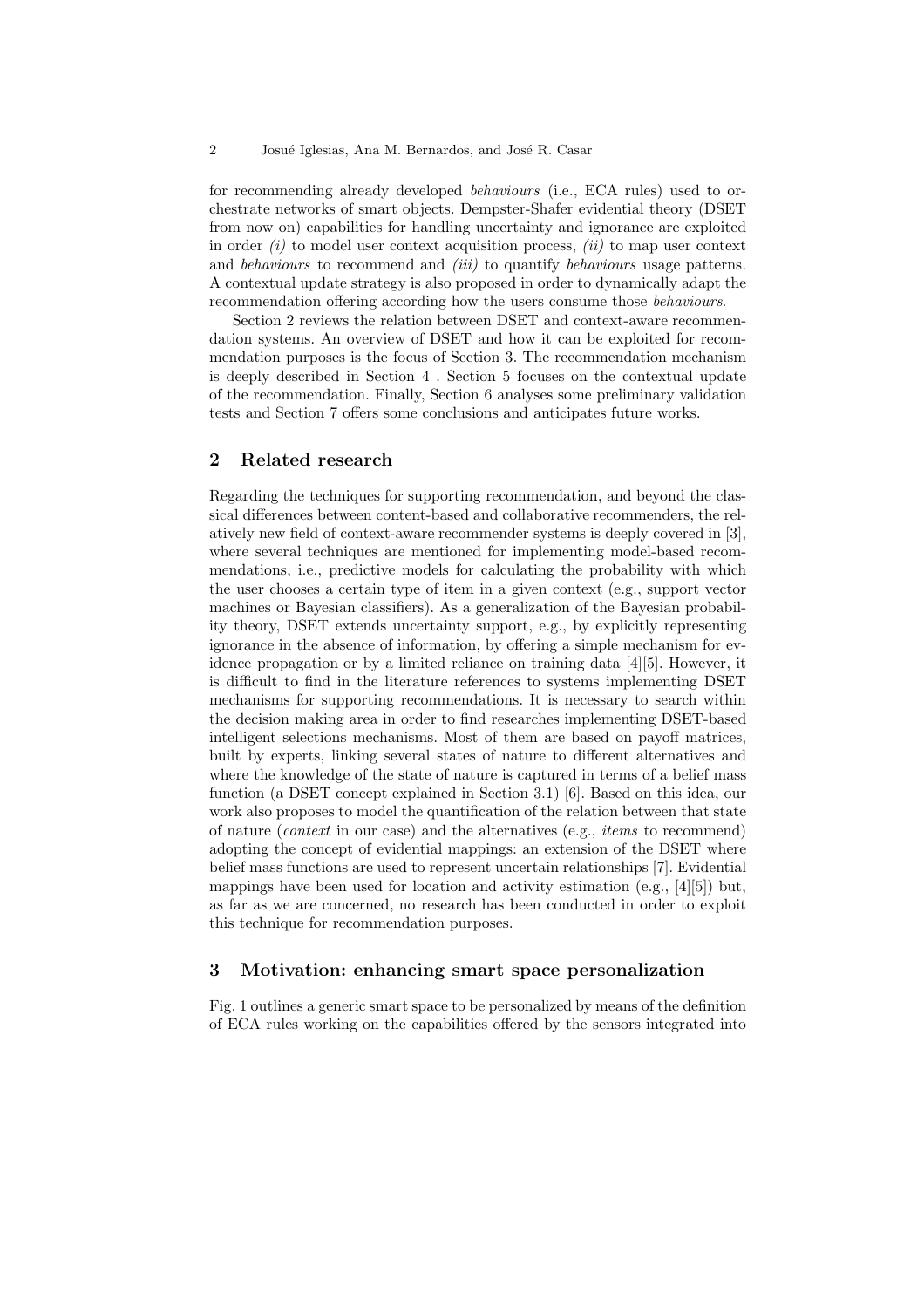A recommendation strategy to enhance interactions with smart spaces 3

different smart objects. The user is able to deal with different kinds of entities in his/her daily life: physical objects (smart or not), services (real or virtual) and other people. Beyond dynamic context information acquired from sensors, semi-static information about the user is also available in the form of a personal profile.



Fig. 1. Evidential recommendation service overview

Both, the information acquired from sensors and that stored in the personal profile are inputs of a recommendation system aiming at making a contextbased selection of already developed ECA rules used to personalize the smart space (let denote these set of rules as 'resources'). The recommendation process involves two different phases:  $(i)$  a contextual pre-filtering mechanism (Fig. 1.a; not covered in this paper) implementing an intelligent selection of the resources to take part in  $(ii)$  a multidimensional recommender in charge of making a contextual prioritization of resources (Fig. 1.b). The relation between the user context and the resources to recommend is dynamically built and constantly updated taking into account the context of the users when manipulating (create, execute, share, delete, (de)activate, download or modify) the resources (Fig. 1.c).

Basically, the proposed system has to deal with uncertain information when handling the information acquired from sensors (inherently uncertain entities with some reliability associated  $[8]$  and when defining the relation between context and resources to recommend (which an expert may not be unequivocally certain about). Thus, the recommendation system has been built following a DSET approach, whose capabilities for handling uncertainty and ignorance are next detailed.

#### 3.1 Dempster-Shafer evidential theory

DSET was originally developed from Dempster's research and later completed by Shafer [9]. It offers a mathematical method for handling subjective beliefs (evidences) over a set of hypotheses  $\Omega = \{h_1, h_2, \ldots, h_N\}$ , called frame of discernment, that has to be exhaustive and with mutually exclusive elements.

Uncertainty assignation is performed in DSET by means of a belief mass function  $m(\cdot)$ . This distribution can assign evidence to any combination of el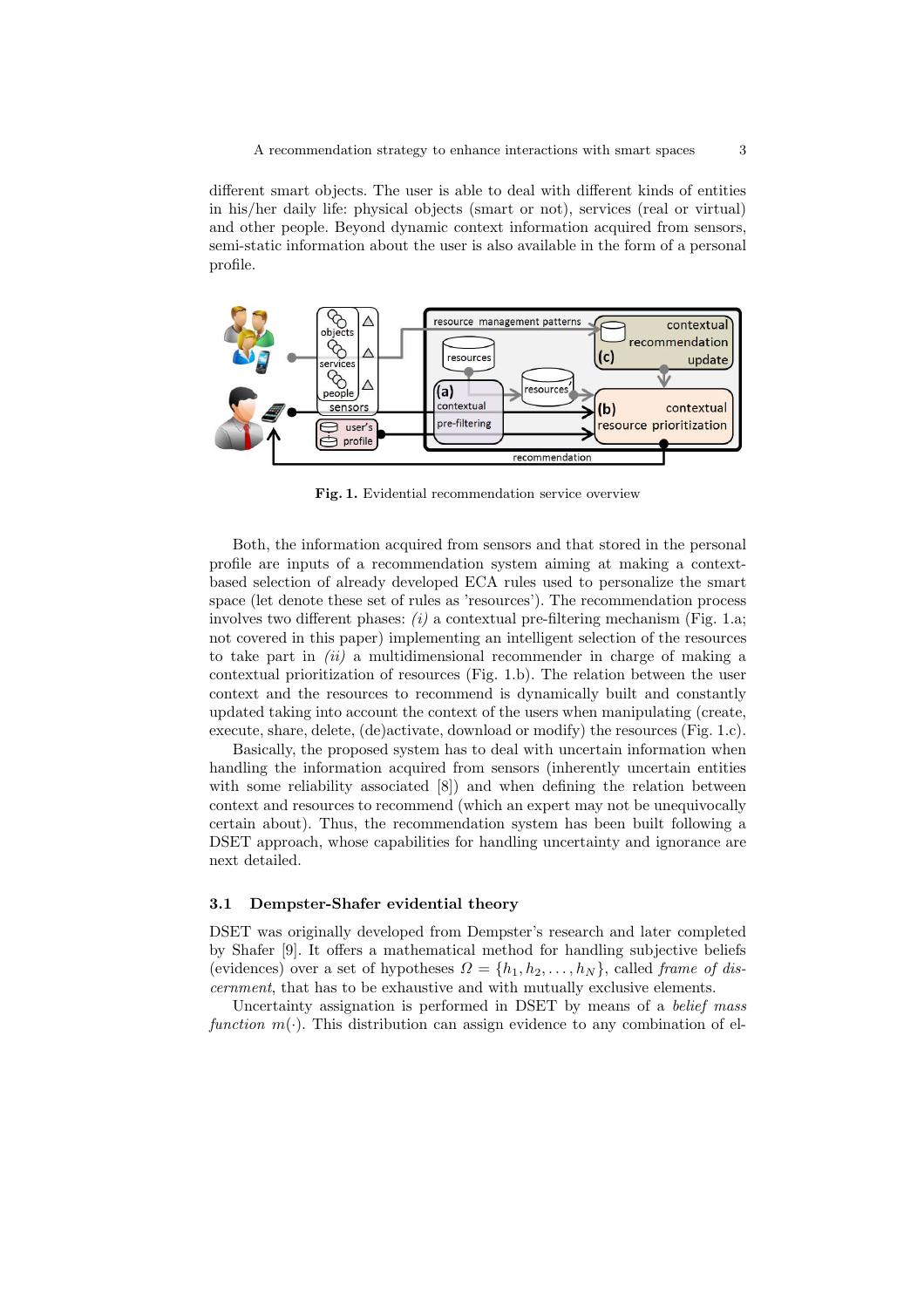ements in  $\Omega$ , i.e.,  $m: 2^{\Omega} \to [0,1]$ . It should also satisfy that  $m(\emptyset) = 0$  and  $\sum$  $\forall A_i | A_i \in 2^{\Omega}$  $m(A_i) = 1.$ 

 $m(A)$ , with  $A \in 2^{\Omega}$ , represents the proportion of all relevant and available evidence that supports the claim that the hypothesis A is true, offering no information about the evidence assigned to any subset of A. Evidence assigned to singletons constitutes more precise knowledge than evidence assigned to other subsets of  $\Omega$ .

A belief mass function  $m(\cdot)$  on the frame of discernment  $\Omega$  generates two other set functions also defined on  $2^{\Omega}$ : belief Bel(·) and plausibility Pls(·).  $Bel(\cdot)$ , defined as  $Bel: 2^{\Omega} \rightarrow [0,1]$ , is a measure of the (total) evidence certainly assigned to a hypothesis (e.g., A). It represents our confidence that A or any subset of A is true:  $Bel(A) = \sum_{\forall B_i | B_i \subseteq A} m(B_i)$ .  $Pls(\cdot)$  is also defined as  $Pls: 2^{\Omega} \rightarrow [0, 1]$ . It is a measure of the evidence that could be possibly assigned to  $A$ , that is, evidence assigned to any hypothesis consistent with  $A$  (i.e., any hypotheses not contradicting  $A$ ):  $Pls(A) = \sum_{\forall B_i | A \cap B_i \neq \emptyset} m(B_i)$ . Some authors (not everyone) interpret  $Bel(\cdot)$  and  $Pls(\cdot)$  functions as a kind of lower and upper bounds of a probability function (in fact, the interval between these two functions is known as *belief interval*  $[Bel(\cdot), Pls(\cdot)]$ .

DSET also provides a method to combine the measures of evidence from independent sources: the *Dempster's rule of combination* [10]:

$$
(m_1 \otimes m_2)(A) = \frac{\sum_{\forall B,C|B \cap C = A} m_1(B) \cdot m_2(C)}{1 - \sum_{\forall B,C|B \cap C = \emptyset} m_1(B) \cdot m_2(C)}
$$
(1)

#### 3.2 Evidential mappings

Elements of different frames of discernment can be related through an evidential mapping, i.e., a causal link among elements of two frames in the form of mass functions. An evidential mapping  $\Gamma^*$  from frame  $\Omega_E$  (representing known evidences) to frame  $\Omega_H$  (representing hypothesis to calculate) is called a Complete Evidential Mapping (CEM) if it assigns to each subset of  $\Omega_E$  a set of 'subset-mass pairs' from  $\Omega_H$  (i.e.,  $\Gamma^*(E_i) = \{(H_1, g(E_i \to H_1)), \dots, (H_M, g(E_i \to H_M))\})$ . A deep analysis regarding evidential mappings can be found in [7]. Then, a piece of evidence on  $\Omega_E$  can be propagated to  $\Omega_H$  through an evidential mapping as follows:

$$
m_H(H_j) = \sum_{i=1}^{M} m_E(E_i) \cdot g(E_i \to H_j)
$$
\n(2)

Next Section explores how evidential mappings are exploited in order to support sensor-based context acquisition and contextual recommendation.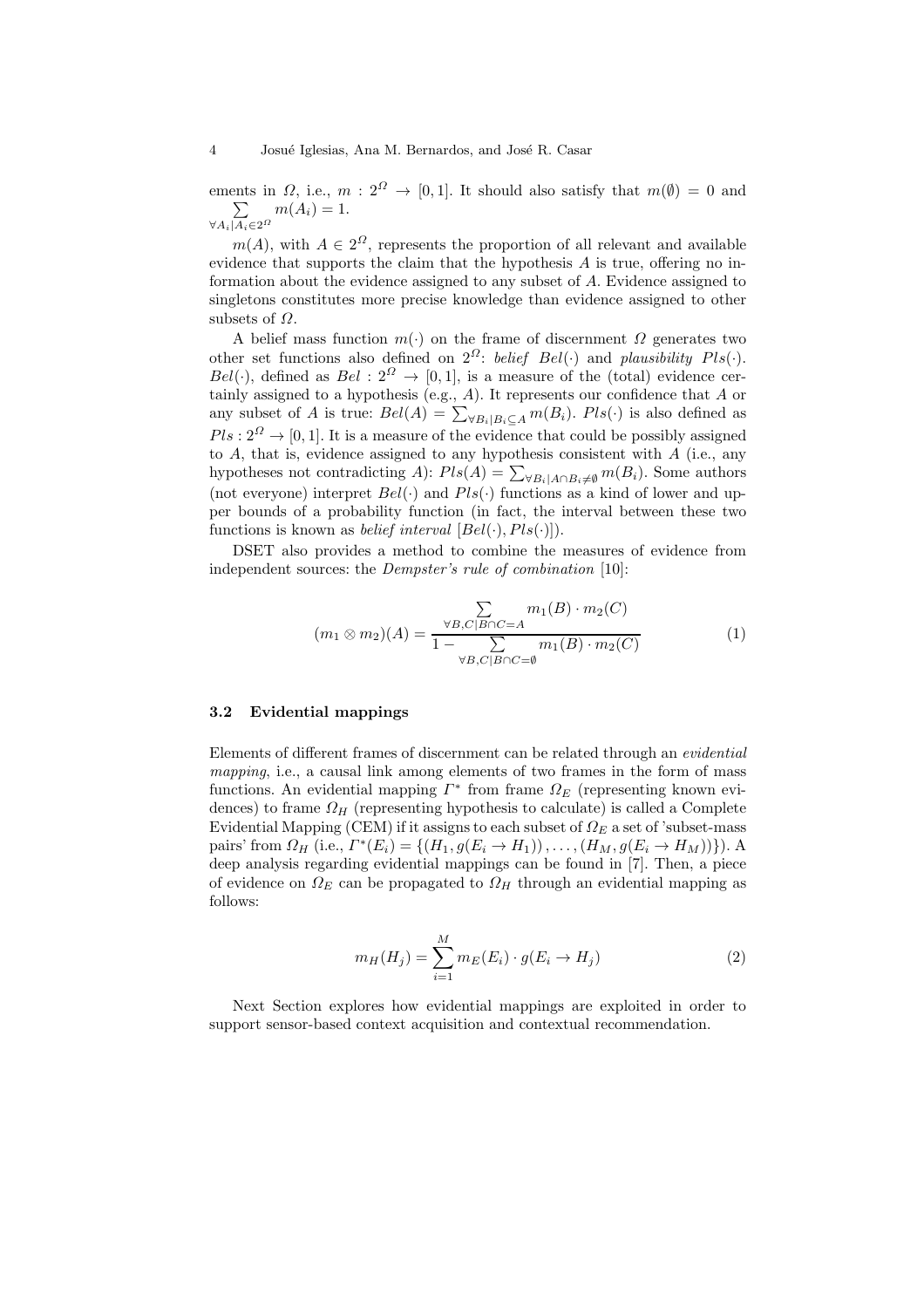## 4 Recommendation service description

## 4.1 Sensors evidential modelling

In general, sensors are to be modelled by means of  $\Gamma_i^S$  CEM. It relates the evidences  $\Omega_{S^i}$  a sensor offers over a context variable and the real status of that variable  $\Omega_{V_i}$  (index *i* identifies each sensor). In this work sensors are considered to be evidential, i.e., they estimate reality in the form of a belief mass function  $m_{S^i}(\cdot)$ , that can be used in (2), together with  $\Gamma_i^S$ , in order to calculate  $m_{V^i}(\cdot)$ .

Example 1. Table 1.a exemplifies a CEM modelling the estimates obtained from a location system with 3 possible symbolic locations  $\{a, b, c\}$ . For instance,  $\Gamma^S_{loc}$ states that 'if the location sensor estimates that the user is located at " $c$ ", then the user is actually located at "b" or "c" with an evidence of 0.1 and ...'. It is worth noting that this sensor modelling includes ignorance modelling at evidence level in the form of the belief mass assigned to combinations of the singletons within  $\Omega_{S^i}$ .



Table 1. Example of CEMs modelling (a) a location sensor and (b) a context-resource recommendation

#### 4.2 Evidential decision making

Context-resource evidential mapping. An evidential decision making process, aiming at offering a context-prioritized list of resources, is also built from another set of CEMs  $(\Gamma_i^R)$ . In this case, the evidential mapping links each context variable  $\Omega_{V_i}$  modelled according a belief mass function obtained from the above mentioned sensor modelling process  $(m_{V_i})$  with a common frame of discernment  $\Omega_R = \{r_1, r_2, ..., r_N\}$  representing resources to recommend.

Once again, (2) can be used in order to calculate  $m_{R<sup>i</sup>}(\cdot)$ , i.e., the partial belief mass function representing evidences regarding how to prioritize the resources taking only into account the context provided by  $m_{V_i}(\cdot)$ .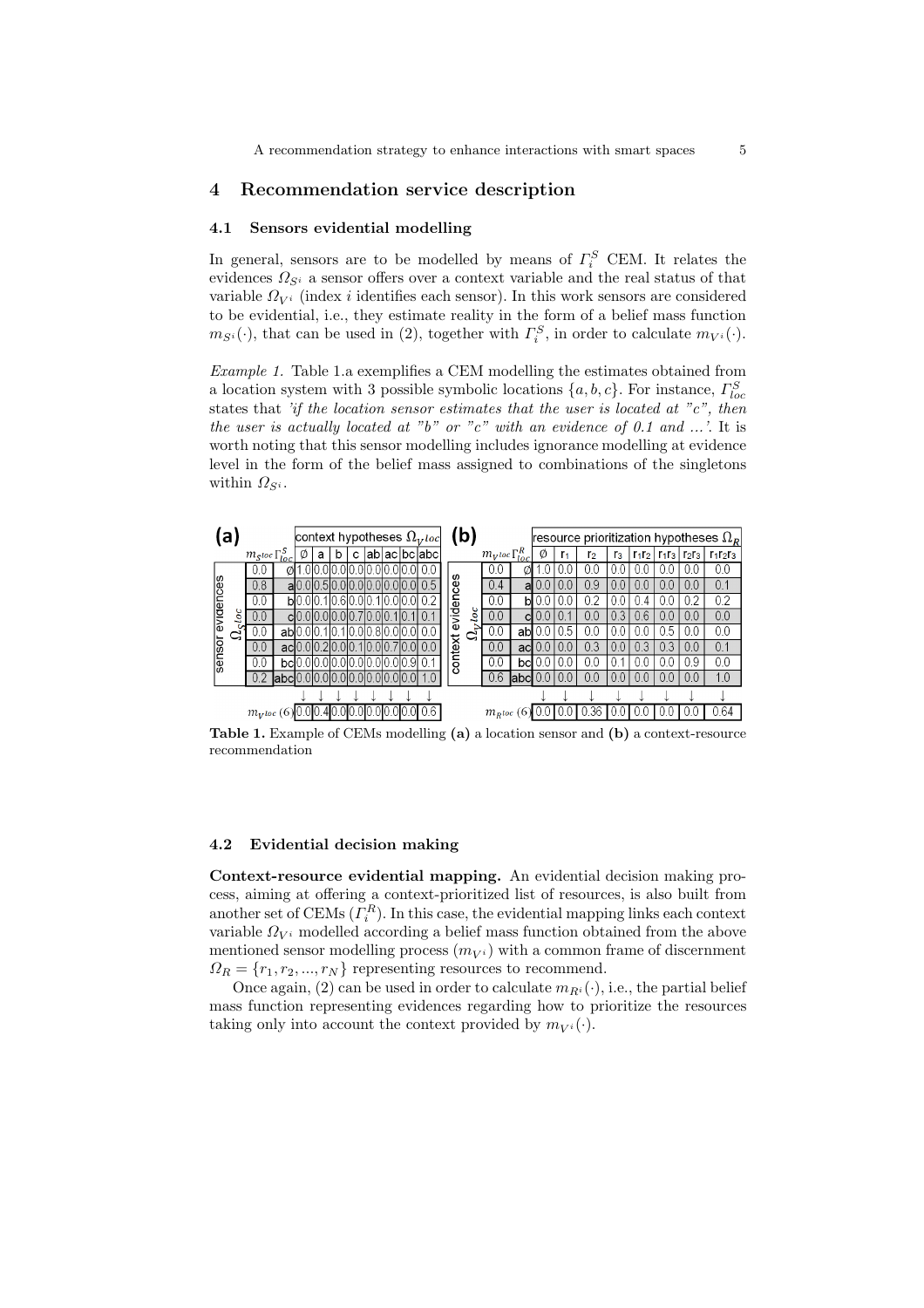Example 2. Table 1.b shows  $\Gamma^R_{loc}$ , the CEM representing the relation between the possible locations of a user  $(\Omega_{V^{loc}})$  and the resources to be prioritized (only 3 resources are considered in this example:  $\{r_1, r_2, r_3\}$ . For instance, it states that 'if the user is located at "c", then the resources  $"r_1"$  or  $"r_2"$  should be recommended with an evidence of 0.6 and ...'. This example also covers ignorance modelling at mapping level, this time in the form of evidence assigned to  $q(E_i \rightarrow$  $\Omega_R$ ) $\forall i$  mappings.

Evidential fusion. At this point, partial information on how to distribute the resource recommendation taking into account different types of context (i.e., the complete set of partial  $m_{R<sup>i</sup>}(\cdot)$  belief assignment functions) is aggregated using Dempster's rule of combination (1) obtaining  $m_{R^*}(\cdot)$ .

Evidential prioritization strategy.  $m_{R^*}(\cdot)$  can be considered as a score rating the suitability of each resource (or set of resources) taking into account the complete set of available context. Remembering the definition of belief mass function from Section 3.1, it has to be noted that the complete suitability assigned to a resource, e.g.,  $r_i$ , is not included just in  $m_{R^*}(\lbrace r_i \rbrace)$ , but also (partially) in the belief mass assigned to other subsets of  $\Omega_R$ , e.g., in  $m_{R^*}(\lbrace r_i, r_j \rbrace)$ ,  $m_{R^*}(\lbrace r_i, r_j, r_k \rbrace)$ , etc.  $Bel(\cdot)$  and  $Pls(\cdot)$  functions provide complementary approaches for calculating the complete resource recommendation suitability in the form of a belief interval  $[Bel_{R^*}(\cdot), Pls_{R^*}(\cdot)].$ 

Although other techniques do exist, resource recommendation has been developed in this work applying a Minimax Regret Approach (MRA) [11] to the set of belief intervals describing each resource. MRA assures optimality in a worst case scenario, being able to detect the resource that minimizes the maximum difference of expected evidence among the complete set of resources (3)(4).

$$
q(r_i) = \max_{\forall j \neq i} [Pls_{R^*}(r_j)] - Bel_{R^*}(r_i)
$$
\n(3)

$$
Q(\Omega_R) = \underset{\forall i}{\text{arg min}} \left[ q(r_i) \right] \tag{4}
$$

The iterative algorithm in Fig. 2 exploits (3) and (4) in order to obtain an ordered ranking of resources.  $\overline{Q_{R^*}}$  vector, initially empty, represents the ordered list of resources to be calculated. The algorithm iteratively applies MRA (3)(4) to Θ. Although Θ is initially composed by the complete set of resources  $(Θ = Ω<sub>R</sub>)$ , the most suitable resource calculated  $Q(\Theta)$  is removed from  $\Theta$  at each iteration in order to apply MRA only to the rest of resources and then iteratively calculate the recommendation order.

## 5 Evidential mapping contextual update

Besides acquiring user context for recommendation purposes, sensor data can be used to quantify user's patterns in resource management. This resource management information can be exploited in order to dynamically update CEMs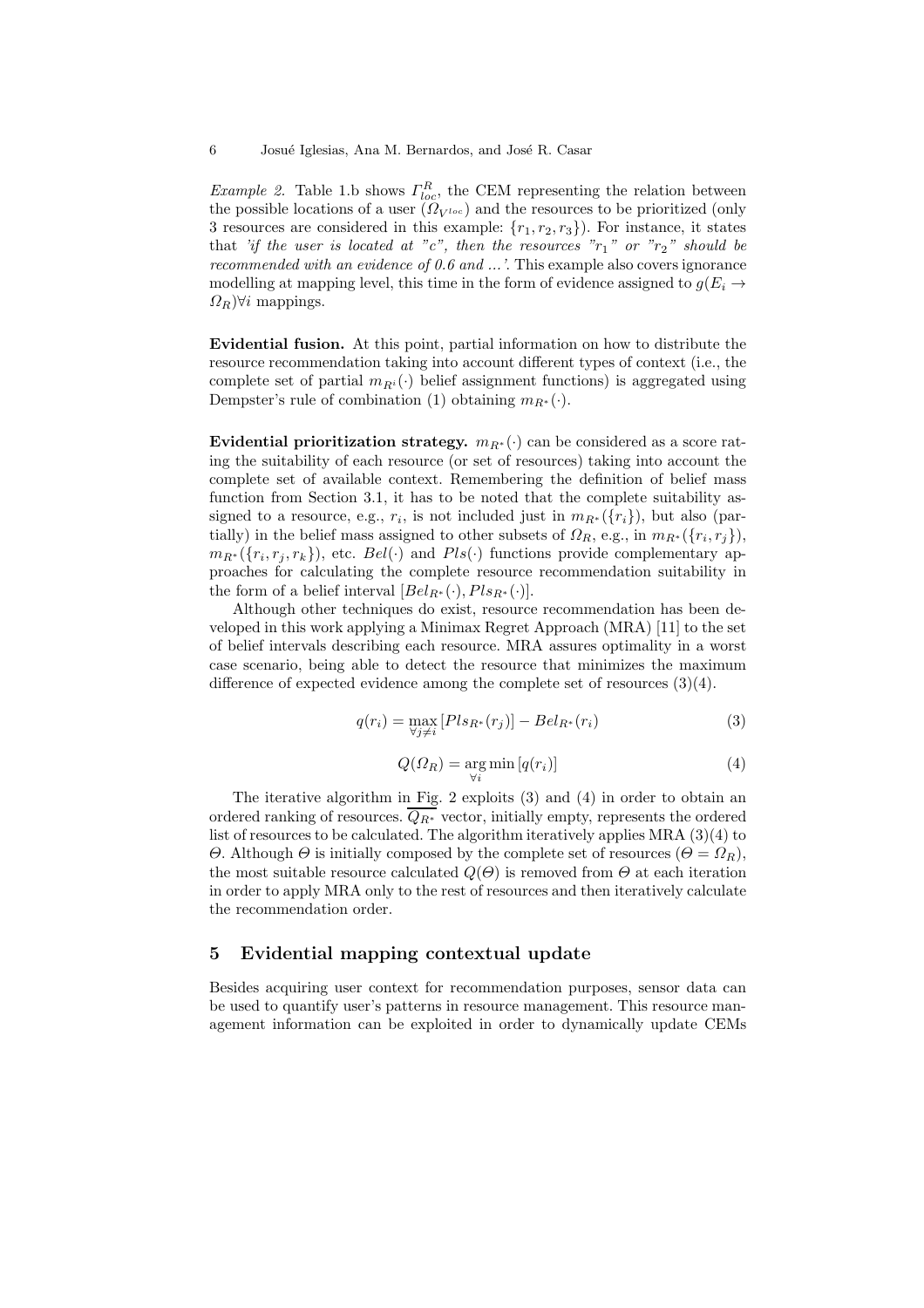| Input: $ Bel_{R^*}(r_i), Pls_{R^*}(r_i)  \forall r_i \in \Omega_R$ |                                                                      |     |
|--------------------------------------------------------------------|----------------------------------------------------------------------|-----|
|                                                                    | 1: $\theta = \Omega_{\rm p}$                                         |     |
|                                                                    | 2: $Q_{p*}$ is empty                                                 |     |
| 3:                                                                 | while $ \theta  \neq 0$                                              |     |
| 4:                                                                 | for all $r_i \in \Theta$                                             |     |
| 5:                                                                 | $q(r_i) = \max_{\forall i \neq i} [Pls_{R^*}(r_i)] - Bel_{R^*}(r_i)$ | (3) |
| 6:                                                                 | end for                                                              |     |
| 7:                                                                 | $Q(\theta) = arg \min_{\forall i} [q(r_i)]$                          | (4) |
| 8:                                                                 | $\overline{Q_{B^*}} = [\overline{Q_{B^*}}, Q(\theta)]$               |     |
| 9:                                                                 | $\theta = \theta \setminus O(\theta)$                                |     |
| 10:                                                                | end while                                                            |     |
| Output: $Q_{R^*}$                                                  |                                                                      |     |

Fig. 2. Belief interval based recommendation algorithm

modelling context-resource mappings  $\Gamma_i^R$ , being then able to offer recommendations correlated with the real manipulation of resources.

 $\Gamma_i^R$  update is dynamically computed taking into account single user's resources management. Then, the particular behaviour of individual users regarding resource management (and his/her particular context) is used to update the global recommendation used for every user  $(\Gamma_i^R)$ . Information regarding resource management operations is also modelled as evidential information obtained from in-device sensors installed in the user mobile device.

Matrix  $\mathbb{M}_{jk}^i$  stores evidential information on how user  $u_i$  manages resource  $r_j$ at a specific moment. Individual resource management is modelled by assigning evidences over the frame of discernment covering the complete set of management operations  $\Omega_L = \{l_1, ..., l_L\}$  (*k* index in  $\mathbb{M}_{jk}^i$  is used to reference each element in  $(2^{Q_L})$ , so  $\sum_{\forall k} \mathbb{M}_{jk}^i = 1$ . Each time  $\mathbb{M}_{jk}^i$  is modified (i.e., each time a particular user manipulates in any sense a resource) user context would be also stored in  $\mathbb{S}_{jk}^{i}$  matrix.  $\mathbb{S}_{jk}^{i}$  assigns evidences over  $\Omega_{Vj}$ , i.e., evidences supporting the fact that context variable  $V^j$  is in state  $s_k$  for user  $u_i$  ( $\sum_{\forall k} \mathbb{S}_{jk}^i = 1$ ).

Then, in order to contextualize resources management, the joint (i.e., multidimensional) belief mass function  $\mathbb{U}^i_{jkmn}$  is constructed using (5), assigning evidences over the product frame  $\Omega_{U_m} = \Omega_L \times \Omega_{V^m}$ .  $\mathbb{U}_{jkmn}^i$  represents a way of quantifying how a particular management operation  $k \in 2^{\Omega_L}$  over a resource  $r_j$ is distributed among the different states  $s_n$  of different context variables  $V^m$  for a given user  $u_i$  (with  $\sum_{\forall k,n} \mathbb{U}_{jkmn}^i = 1$ ). Finally, resource management information, stored in different  $\mathbb{U}_{jkmn}^{i}$  matrices (one per user), is aggregated using (6), also verifying that  $\sum_{\forall k,n} \mathbb{U}_{jkmn}^T = 1$ .

$$
\mathbb{U}^i_{jkmn} = \mathbb{M}^i_{jk} \cdot \mathbb{S}^i_{mn} \tag{5}
$$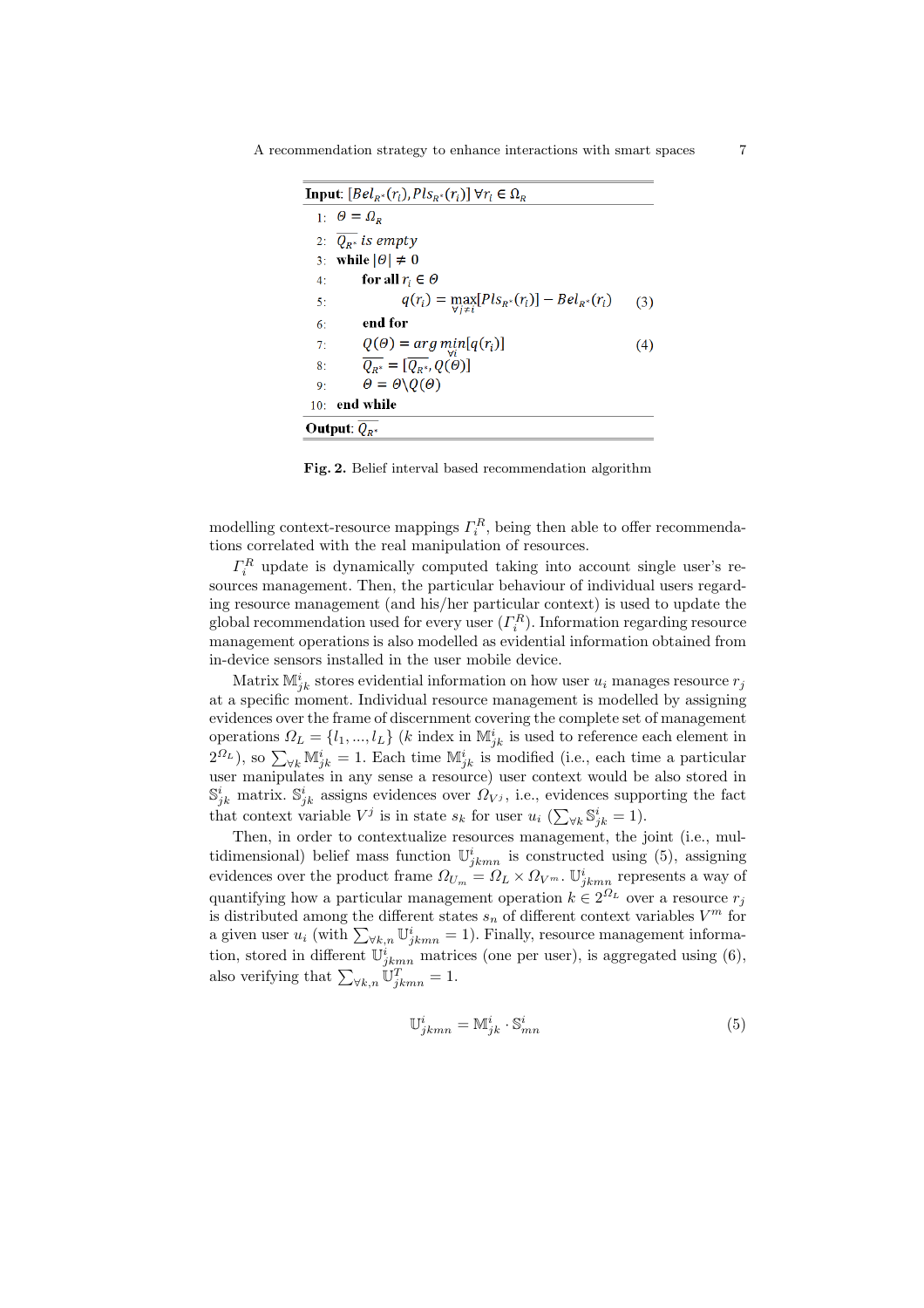8 Josué Iglesias, Ana M. Bernardos, and José R. Casar

$$
\mathbb{U}_{jkmn}^T = \frac{1}{N_U} \sum_{\forall i} \mathbb{U}_{jkmn}^i \tag{6}
$$

 $\Gamma_i^R$  dynamic update is performed applying the corresponding update factor  $\alpha_{ijk}$  to each of its elements each time  $\mathbb{U}_{jkmn}^T$  is modified , i.e.,  $g_{\Gamma_i^R}(j \to k) =$  $\alpha_{ijk} + g'_{\Gamma_i^R}(j \to k)$ , where  $g'_{\Gamma_i^R}(j \to k)$  represents the value assigned to each element in  $\Gamma_i^R$  before recommendation update.  $\alpha_{ijk}$  is obtained from  $\mathbb{U}_{jkmn}^T$  by means of (7).

$$
\alpha_{ijk} = \sum_{m=1}^{\lfloor 2^{G_L} \rfloor - 1} x_m \cdot \mathbb{U}_{kmij}^T \tag{7}
$$

 $x_m$  in (7) are integer values (positives or negatives) associated to each element in  $2^{\Omega_L}$ ; they are used to quantify to which extend each kind of resource manipulation should make  $g_{\Gamma_i^R}(j \to k)$  evolve from its previous value  $g'_{\Gamma_i^R}(j \to k)$ . Thus, (7) aggregates the effect of different management operations in the recommendation into a single value  $(\alpha_{ijk})$ . It is easy to see that  $\alpha_{ijk} > 0$  leads to increasing  $g_{\Gamma_i^R}(j \to k)$ ,  $\alpha_{ijk} < 0$  results in decreasing it and no update in the recommendation is obtained for  $\alpha_{ijk} = 0$ .

#### 6 Recommendation update: tests and evaluations

In order to check the contextual update of the recommendation, a simulation scenario has been built. It is composed of 10 users able to perform 2 different management operations  $(l_2 = \{download\}$  and  $l_3 = \{delete\})$  over a set of 3 resources (i.e., 3 different ECA rules configuring each of them some kind of behaviour for the smart space). The recommendation is updated taking into account 2 context variables representing 7 symbolic locations and 4 temporal parts of the day (morning, afternoon, evening and night) respectively.

Starting from a random recommendation  $(\Gamma_i^R; \forall i)$  and contextual usage matrix  $(\mathbb{U}_{jkmn}^i; \forall i)$ , users perform different management operations over several resources each  $\Delta t$ ; all these operations are performed in the same context in order to test how the recommendation evolves (see Fig. 3's configuration table for simulation details).

Fig. 3.b depicts a scenario where users tend to perform operation  $l_2$  =  ${download}$  over resource  $r_3$ . It verifies that, for the particular context of 'being' *located in roomA'*, this resource increases its recommendation (i.e.,  $g_{\Gamma_{loc}^{R}}(A \rightarrow$  $r_3$ )) as  $x_2 > 0$ . The new mass assigned to  $r_3$  recommendation leads to proportionally decrease the mass assigned to non-singletons values in  $\Omega_R$ . A zoom is also presented in order to highlight  $\Delta t$  and context-dependent variable  $\alpha_{ijk}$ . Equivalently, Fig. 3.c represents an intensive use of operation  $l_3 = \{delete\}$  over  $r_1$ . As this operation has associated a negative impact on the recommendation  $(x_3 < 0)$ , then the recommendation score associated to  $r_1$  is decreased. In this case this decrement is compensated by increasing total ignorance  $(\Omega_R)$ . Fig.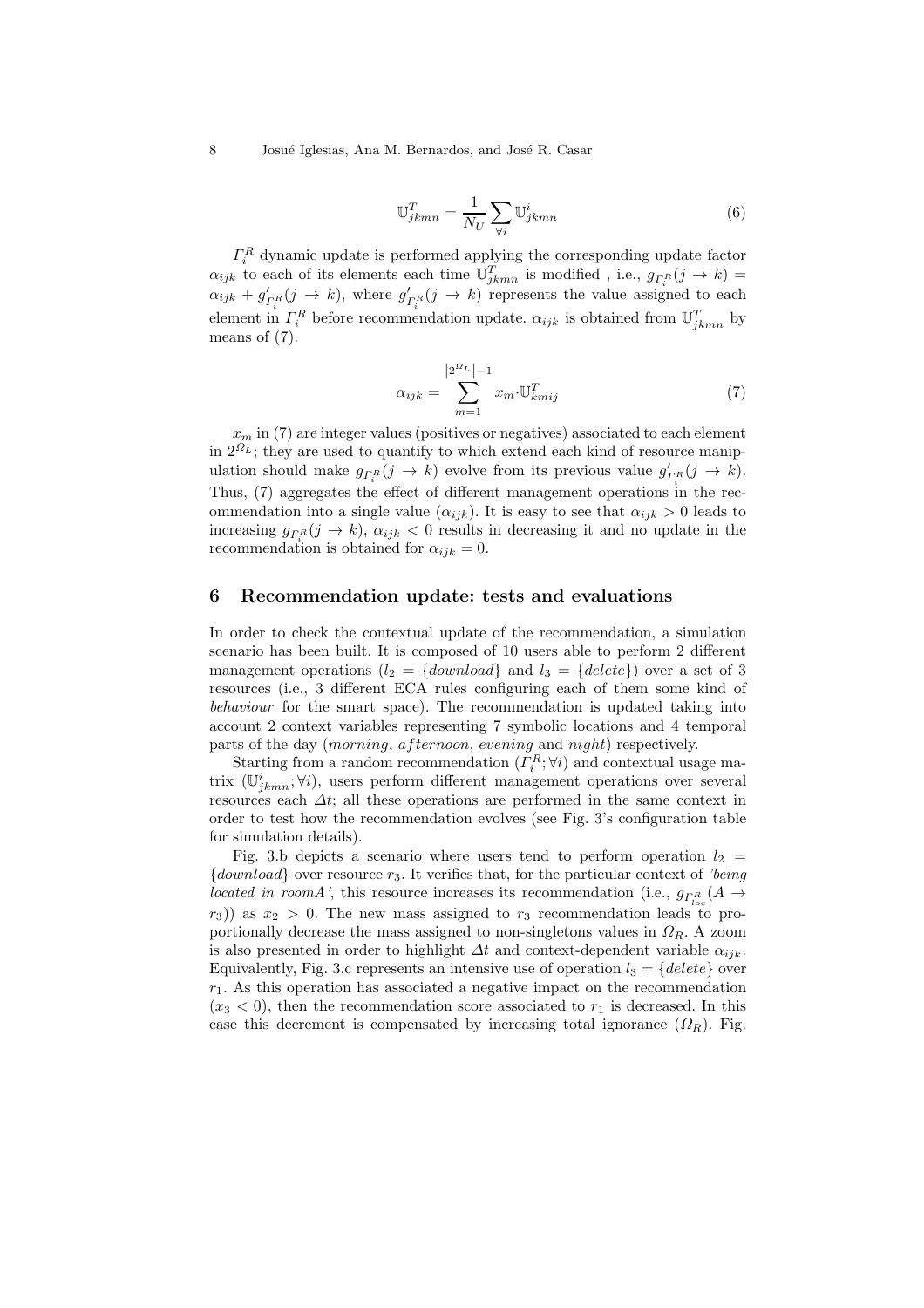

3.d represents other operation-resource pair as defined in Fig. 3's configuration table. No operations are held in Fig. 3.a and Fig. 3.e.

Fig. 3. Recommendation update simulation configuration details and graph

15000

 $(c)$ 

20000

25000

 $(d)$ 

30000

(e)

35000

t

## 7 Conclusions and future works

 $(b)$ 

10000

 $r_1r_3$ 

 $r_2r_3$ 

 $\Omega_R$ 

(a)

5000

 $0.1$ 

 $0.05$ 

 $\bf{0}$ 

 $\overline{0}$ 

This paper describes a novel strategy implementing context-aware recommendations of micro-services for smart spaces personalization. Both, the phase designed to calculate micro-services priority and the one in charge of updating the recommendation according user's micro-service management patterns are supported by DSET in order to ensure uncertainty support at different levels. Simulation tests have been executed in order to functionally validate the strategy.

Some future works are already planned for enhancing the recommendation process. For example, in this work just instantaneous events are considered as possible management operations to be applied to the resources and we are already working on also being able to deal with other types of operations involving temporal durations. Besides, recommendation update for a particular management operation is quantitatively equal for any kind of context, but future extensions may consider context-dependant update factors (i.e., making  $x_m$  in (7) contextual). In a more abstract perspective it can be argue that neither context nor resources to recommend are in this work related; hierarchically modelling these entities (using semantic technologies, for instance) may lead to improvements in the recommendation [3] (e.g., instead of recommending single resources, it could be possible to recommend types of resources). Furthermore, the system presented may be considered user-context-driven in the sense that only the context of the user is the one able to modify the recommendation, but resources